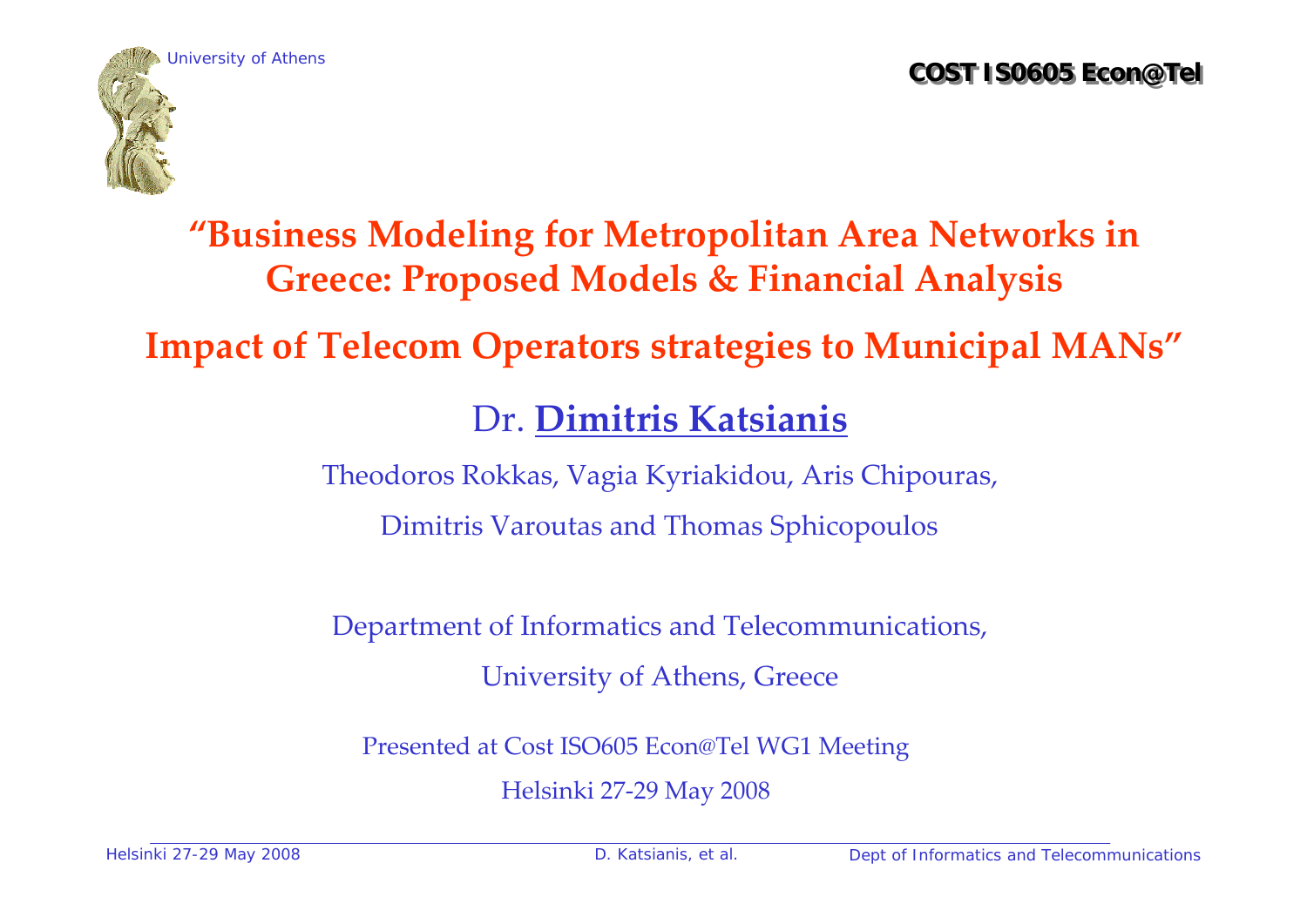

## Abstract

The business and economic aspects of the case Greece will be presented concerning the development of the municipal networks in order to arise some issues about the FTTH future development in emerging markets. In addition the impact of Telecom Operators strategies to Municipal MANs will be quantified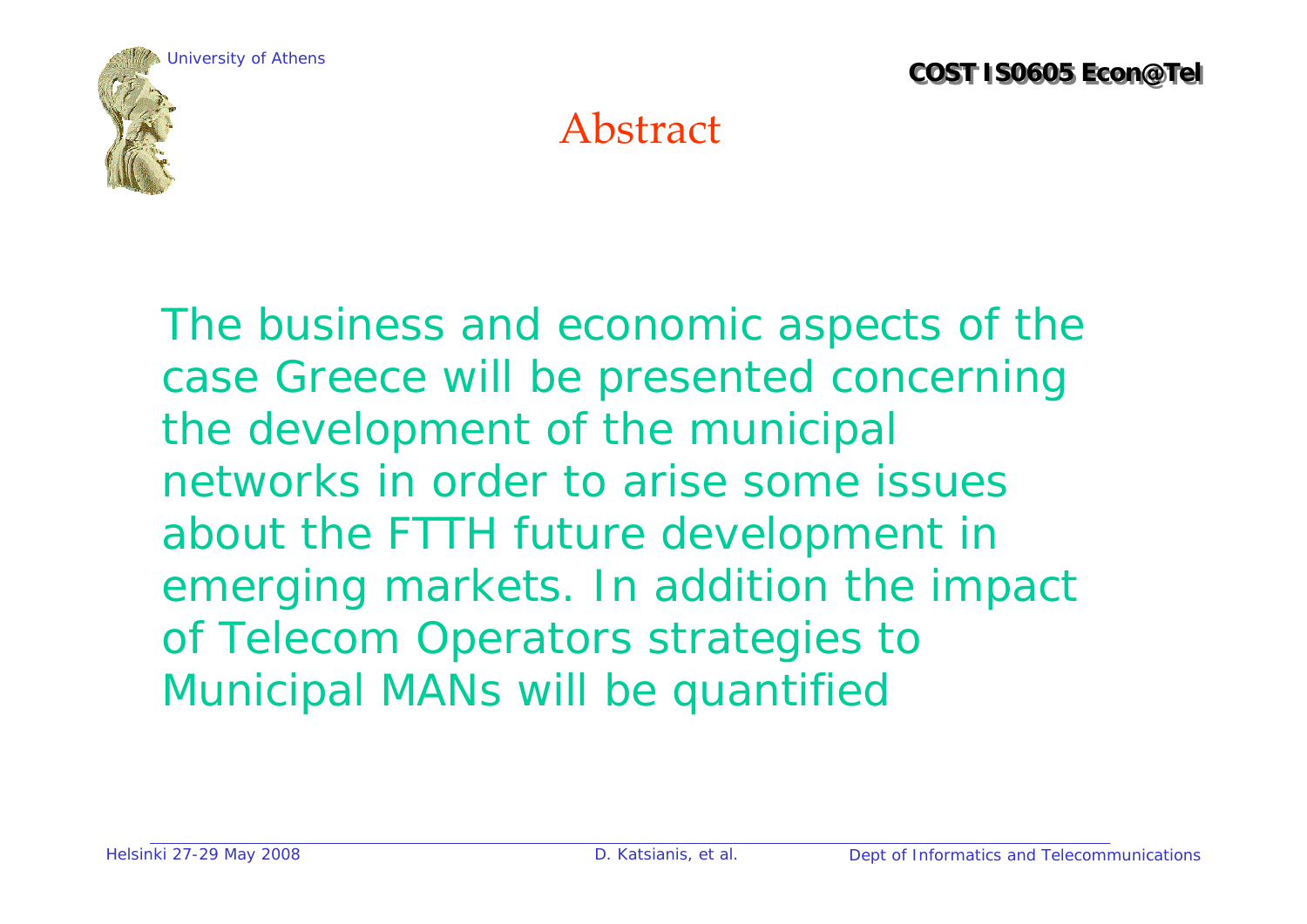

# **Municipalities Networks**

In Greece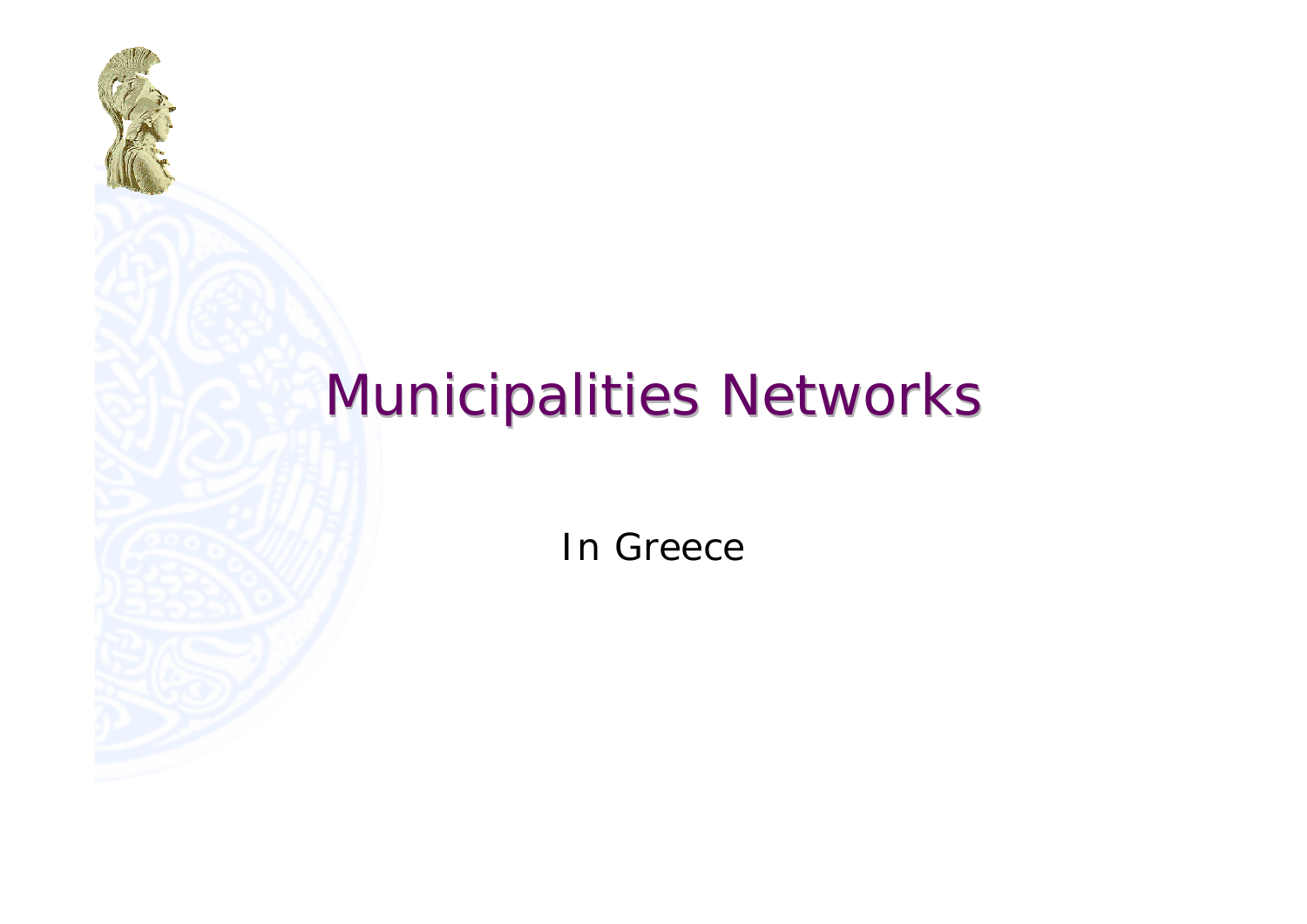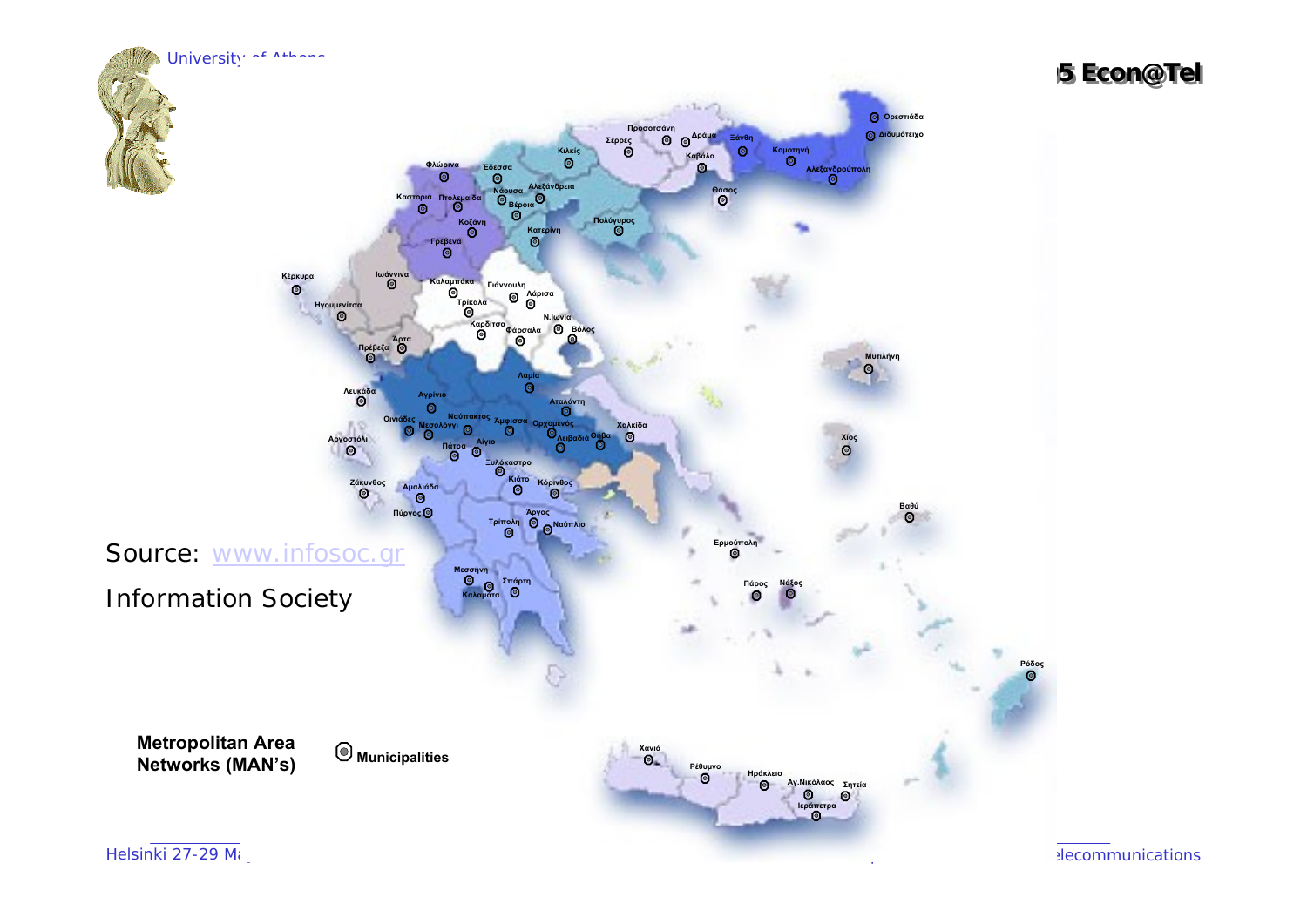

### MAN's Details

- $\bullet$ Constriction of MANs in 75 Cities (12 main regions)
- $\bullet$ Total Budget >  $\epsilon$ 62 M
- $\bullet$ 750 Km
- $\bullet$ 2800 points of Public Interest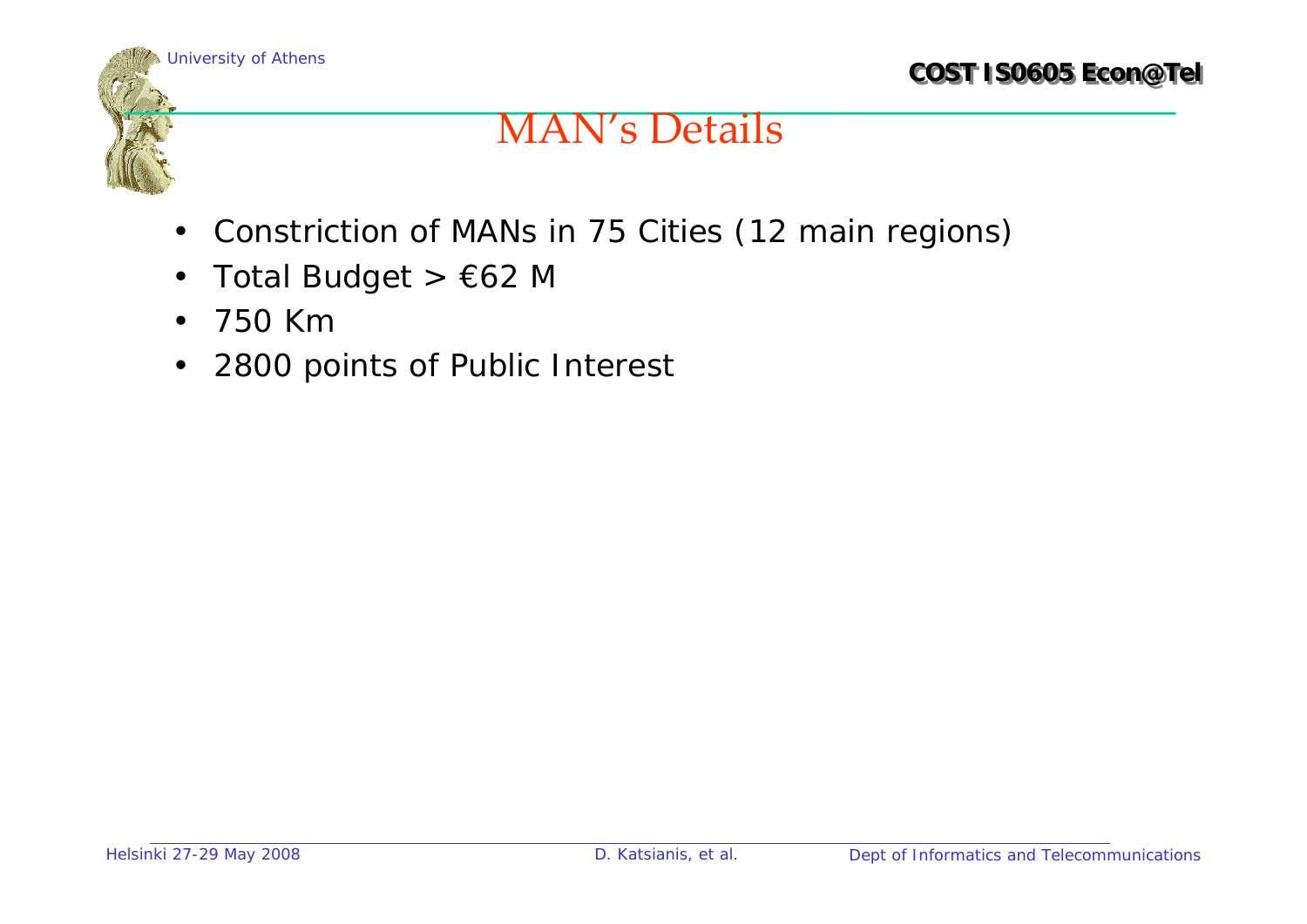

## Layers in an Optical Network



Services and Content Providers

Operation Active Infrastructure



Owner -Passive (Dark Fiber)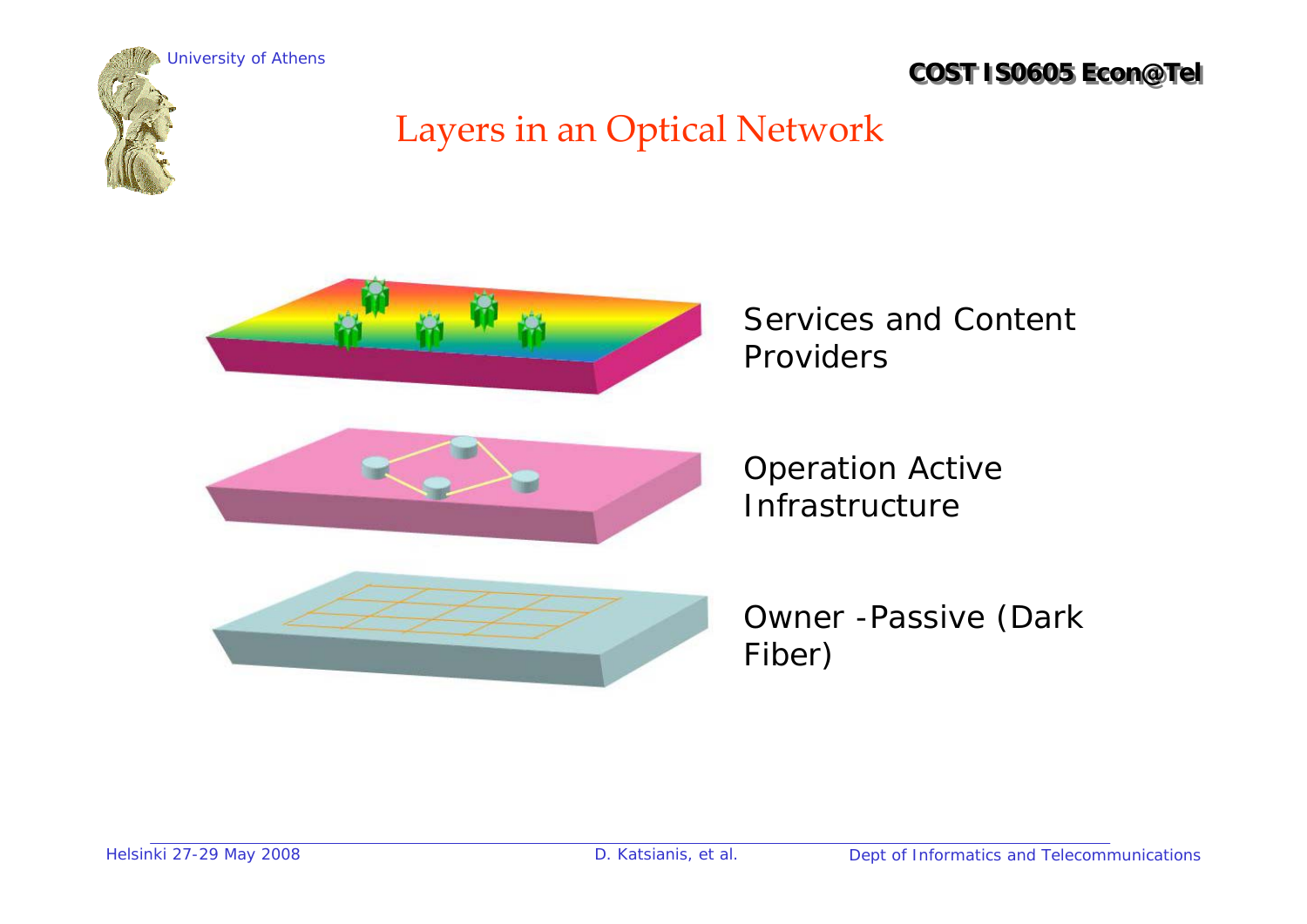

## Key Points for Operations

- Concrete Business Plan for all players involved Alternatives
- • Economically viable case for the Operators involved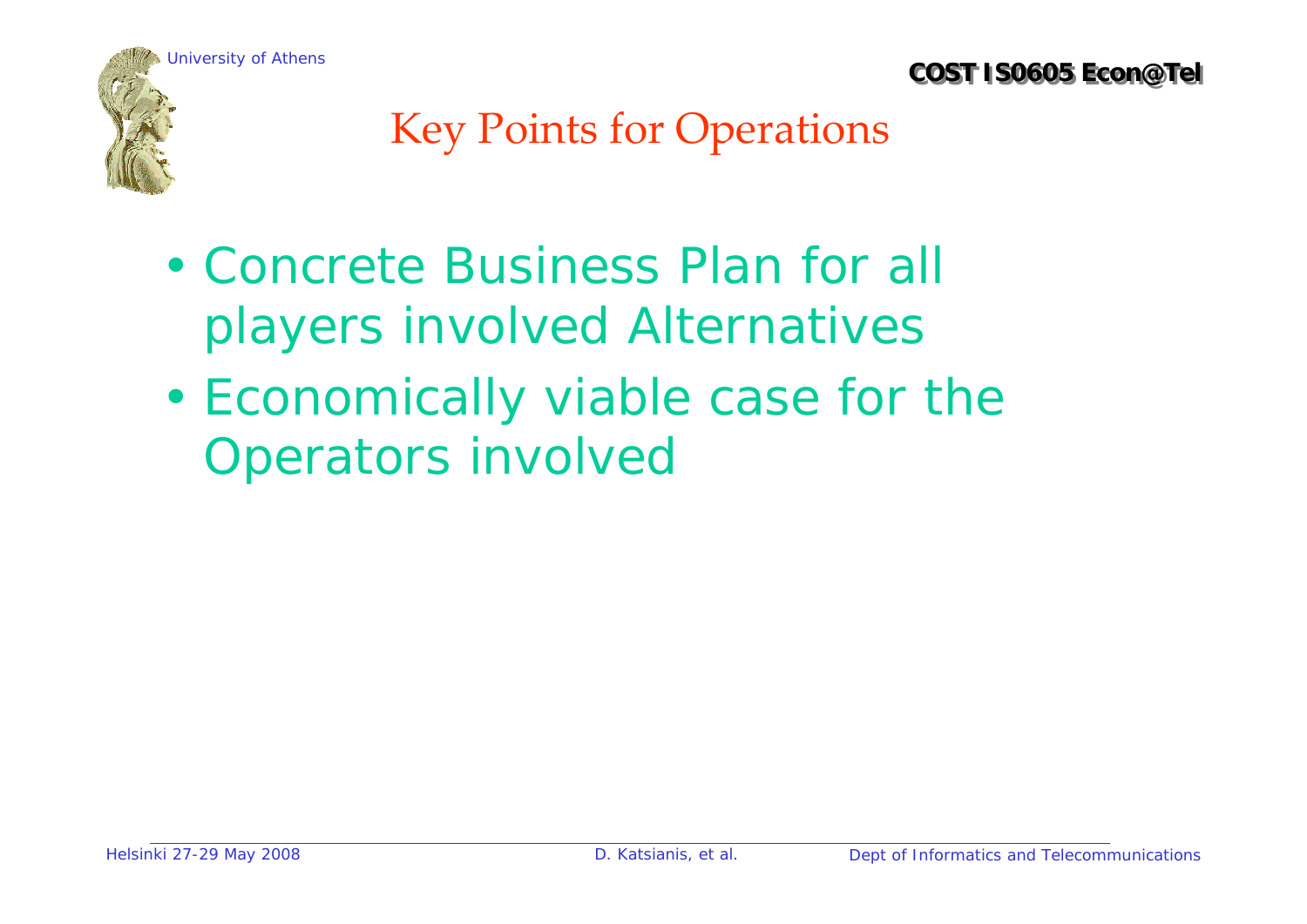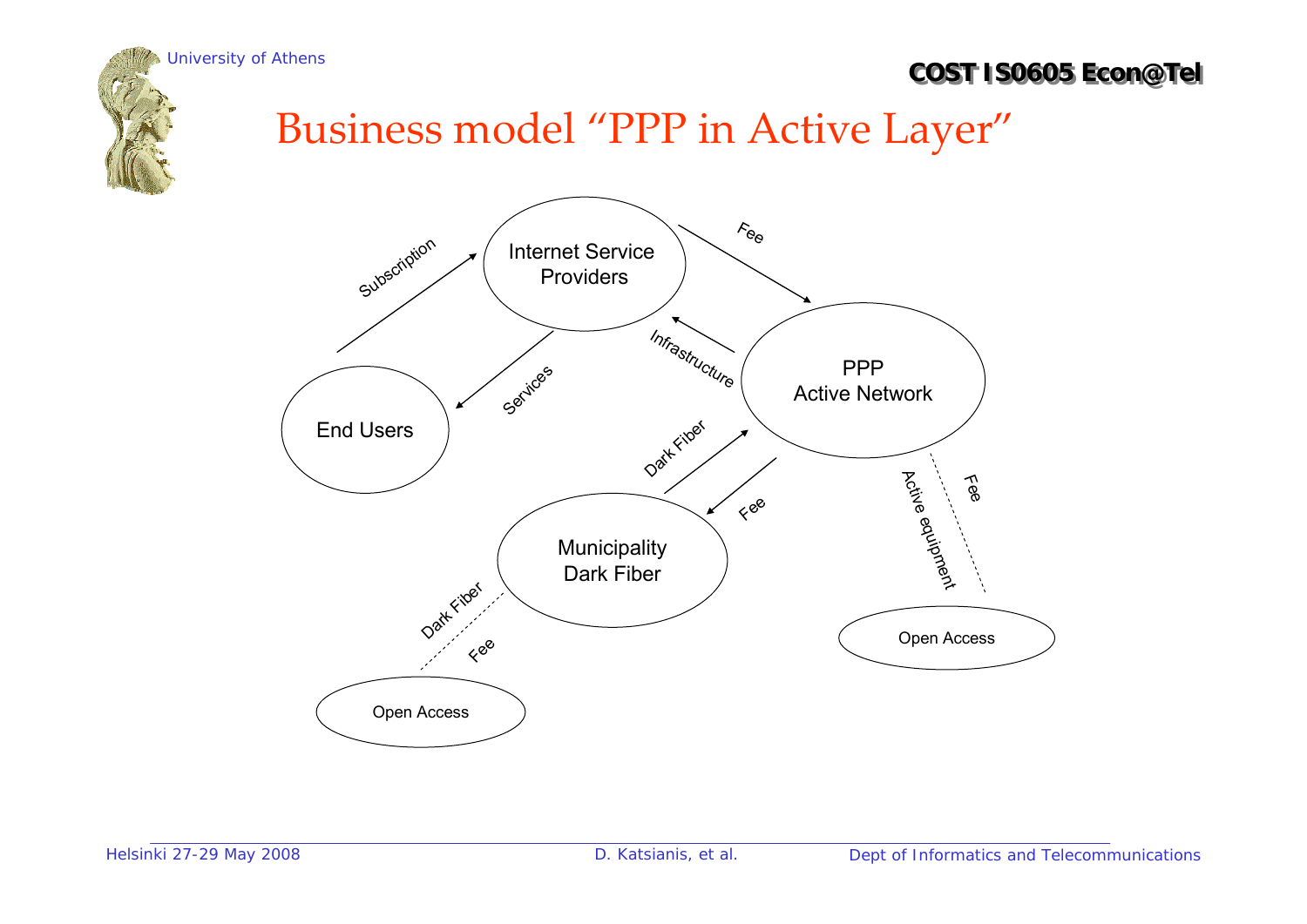

#### Business model "Private initiative in Active Layer"

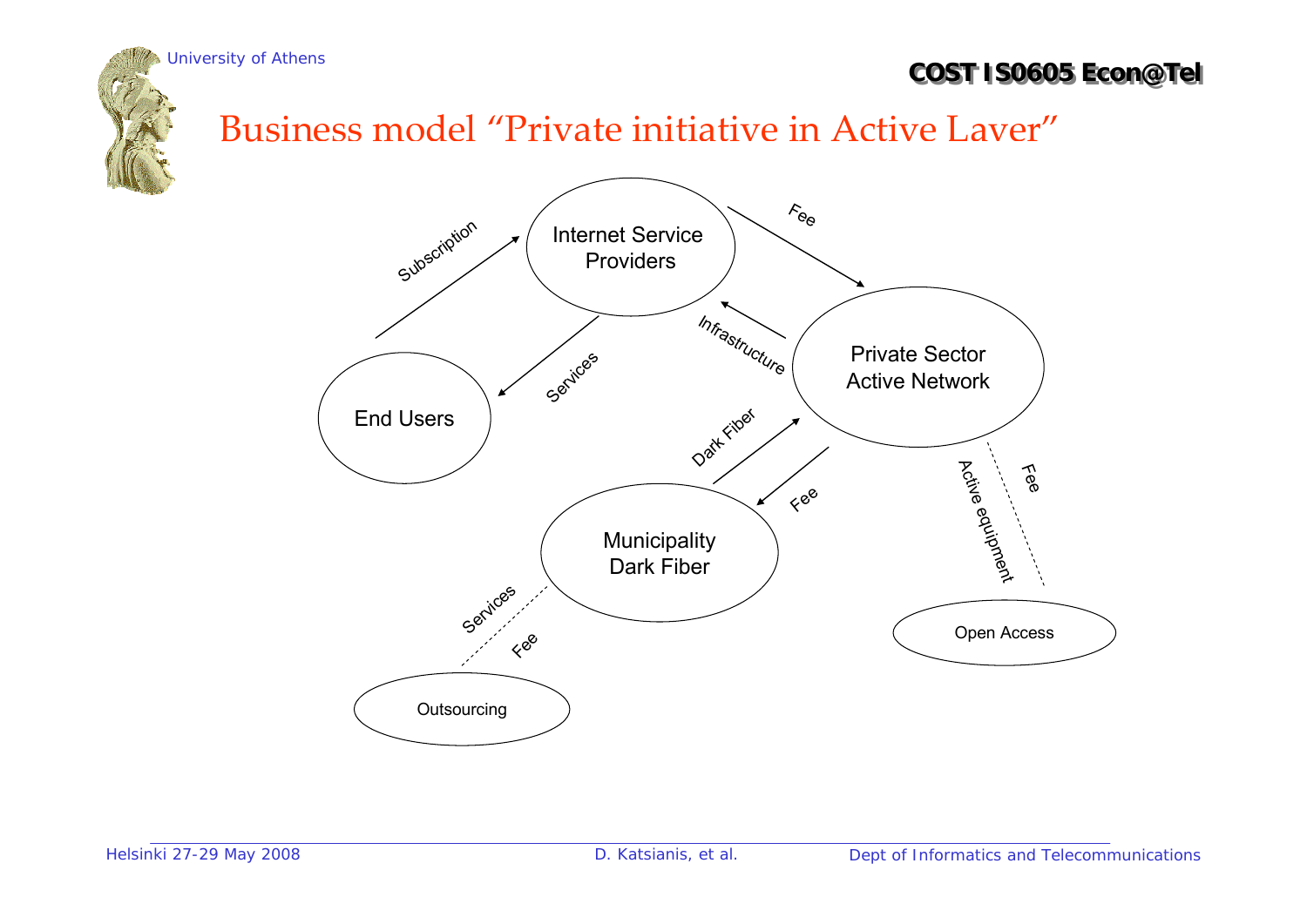

#### **COST IS0605 Econ@Tel COST IS0605 Econ@Tel** University of Athens **Business model "Public Ownership – Outsourcing Administration"**

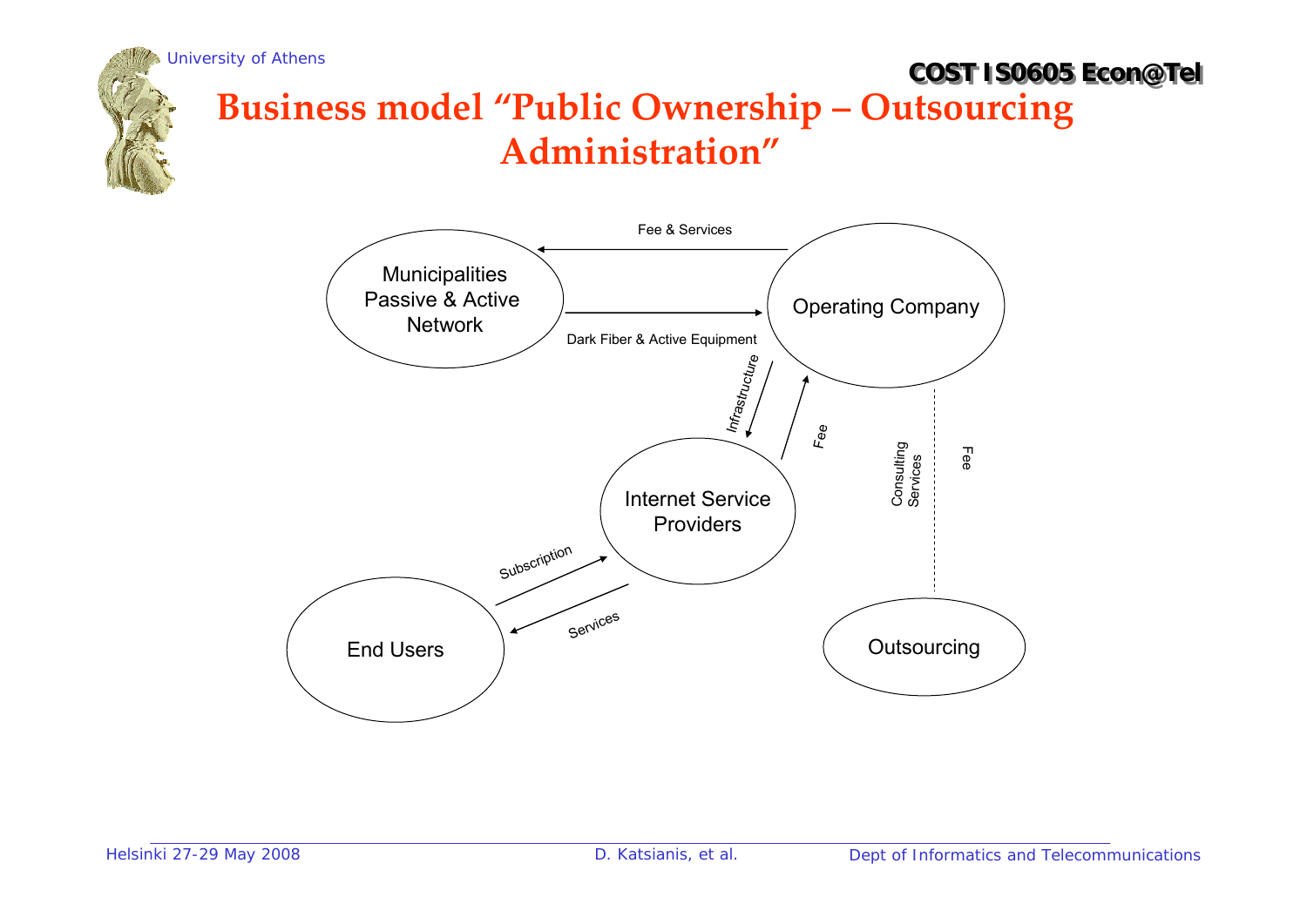



## **Business model "PPP in infrastructure**

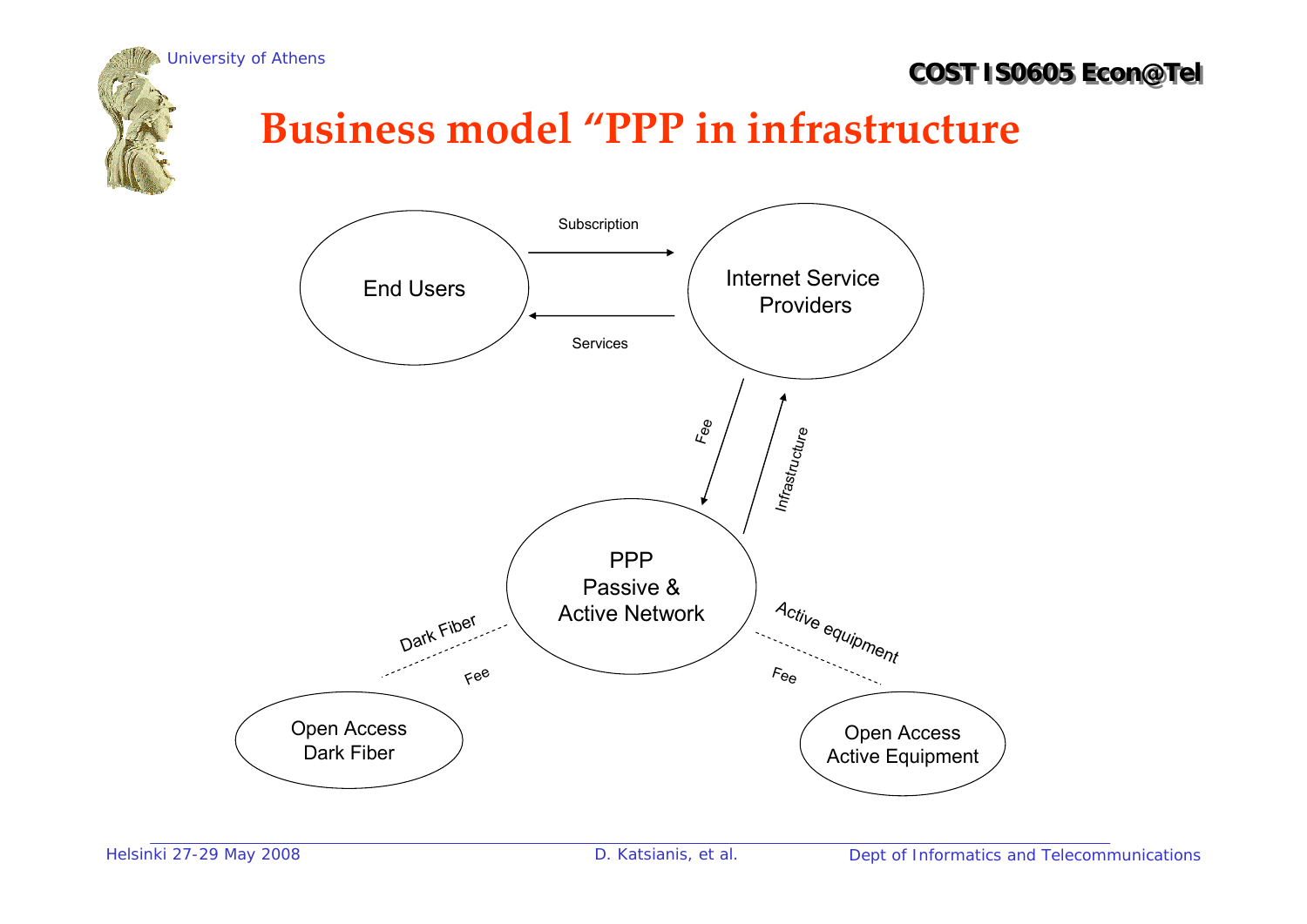

## *BPlans proposed*

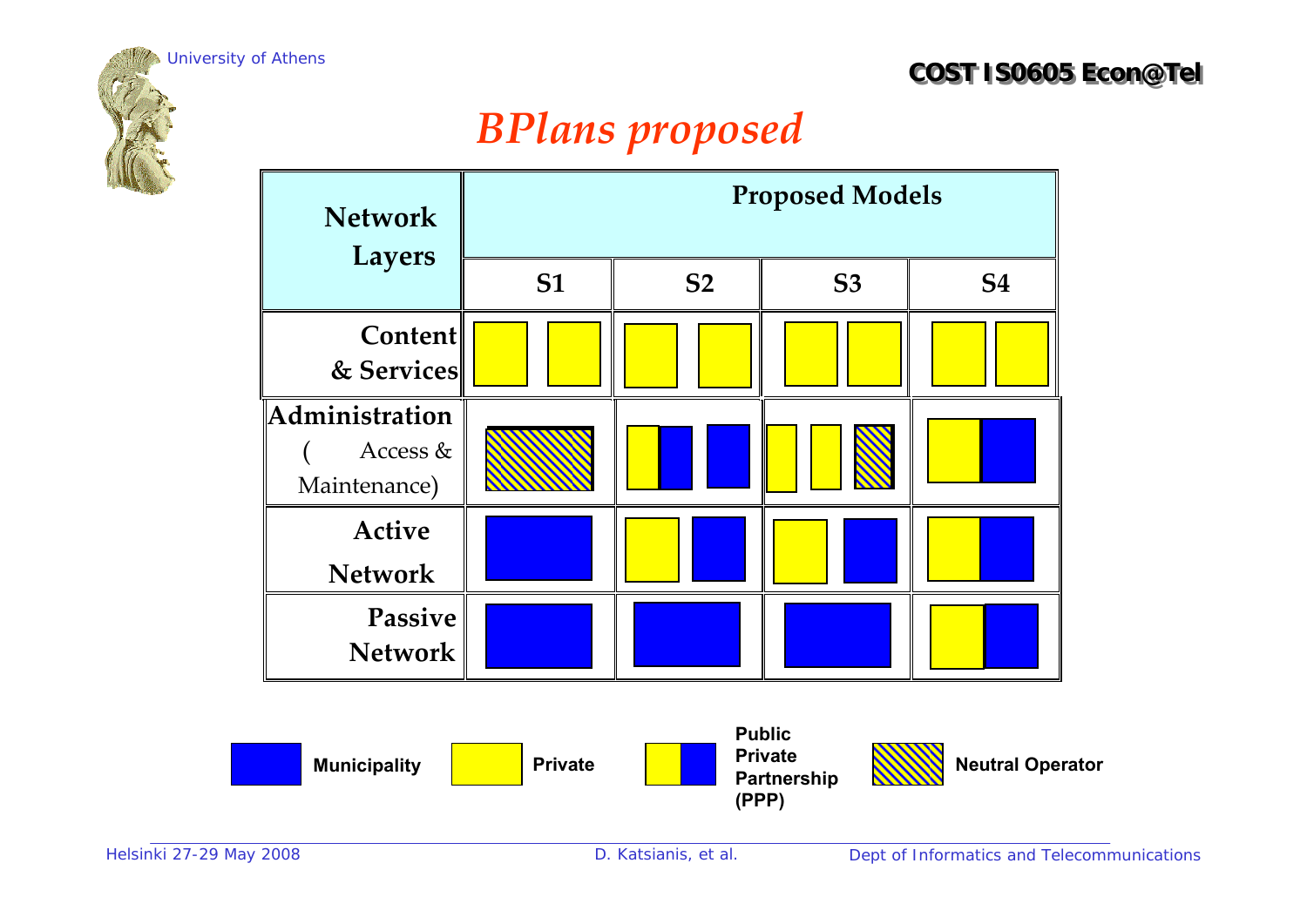#### *Qualitative Evaluation*

|                                                  | <b>Public</b><br>Ownership-<br><b>Outsource</b><br>Administration<br>(S1) | PPP in<br><b>Active</b><br>Layer (S2) | <b>Private</b><br>initiative in<br><b>Active Layer (S3)</b> | PPP in<br>Infra<br><b>Structure (S4)</b> |
|--------------------------------------------------|---------------------------------------------------------------------------|---------------------------------------|-------------------------------------------------------------|------------------------------------------|
| <b>Easy Decision</b><br><b>Making</b>            | $+++$                                                                     | $+$                                   | $++$                                                        | $++$                                     |
| <b>Complexity</b>                                | $\blacksquare$                                                            | $\blacksquare$<br>--                  |                                                             | $\blacksquare$                           |
| <b>Transparency</b>                              | $+$                                                                       | $+++$                                 | $+++$                                                       | $++$                                     |
| <b>Total</b><br>Value of<br><b>Networks</b>      | $+++$                                                                     | $++$                                  | $+++$                                                       | $++$                                     |
| <b>Risk &amp; Required</b><br><b>Investments</b> | --                                                                        |                                       |                                                             | --                                       |
| <b>Time</b><br><b>Scaling</b>                    | $+++$                                                                     | $+$                                   | $++$                                                        | $++$                                     |
| <b>Expected</b><br><b>Performance</b>            | $+++$                                                                     | $+$                                   | $++$                                                        | $++$                                     |
| Competition                                      | $+++$                                                                     | $+$                                   | $+++$                                                       | $++$                                     |
| <b>Functionality</b>                             | $+++$                                                                     | $+$                                   | $++$                                                        | $++$                                     |
| <b>Break-through</b><br>Participation            | $+$                                                                       | $+++$                                 | $+++$                                                       | $++$                                     |
| <b>TOTAL</b>                                     | $20+, 3-$                                                                 | $13+, 4-$                             | $20+, 2-$                                                   | $16+, 3-$                                |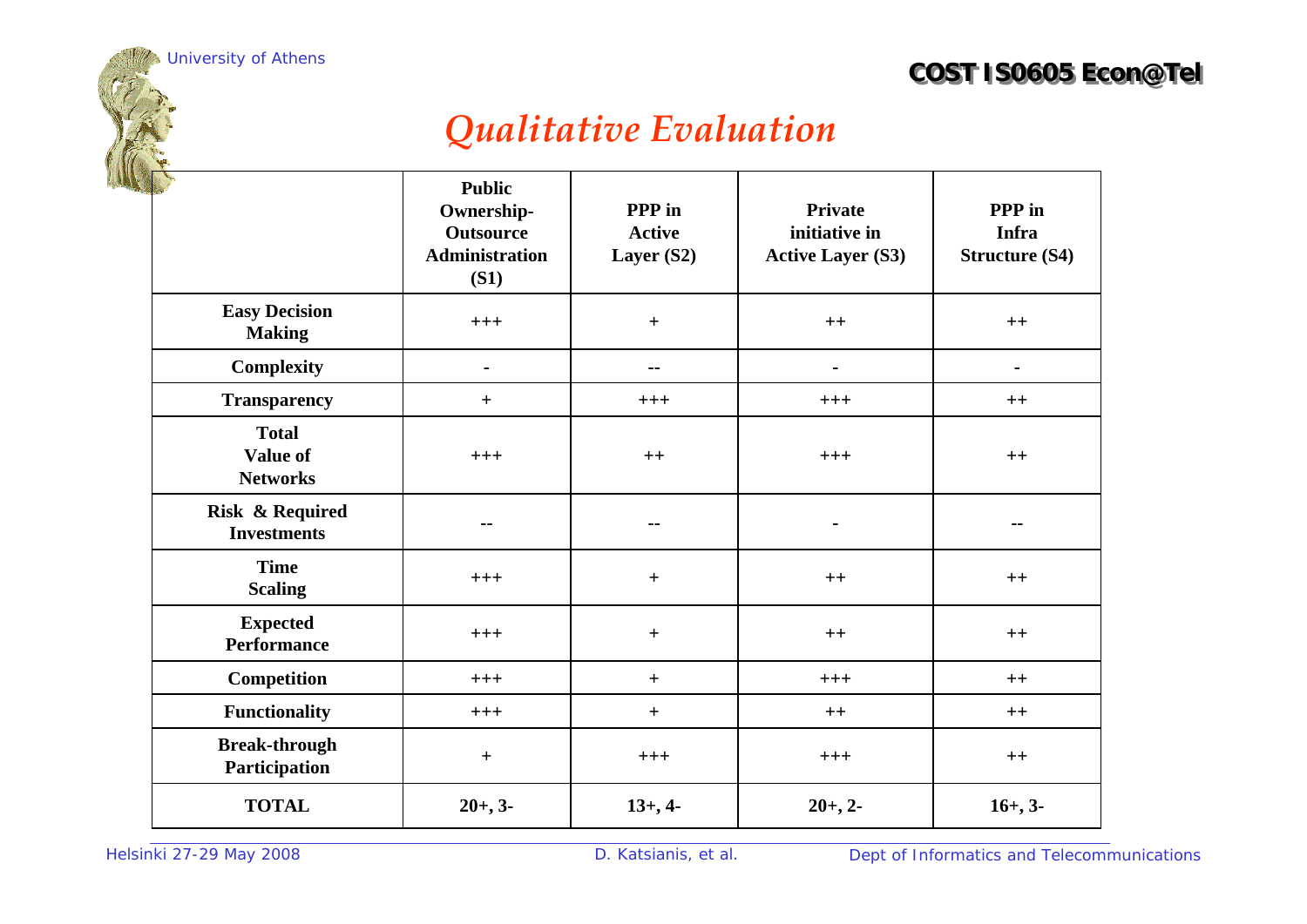



## Cost model for fiber should be simple

$$
\sum_{i=1}^{n} DCF_i = 0
$$
  
DCF<sub>i</sub> = 
$$
\frac{Income - Expenses}{(1+r)^i}
$$
  
DCF<sub>i</sub> = 
$$
\frac{Length * Price}{(1+r)^i} - \frac{CAPEX + OPEX}{(1+r)^i}
$$

- $\checkmark$  **DCF=Discount Cash Flows, r=discount rate DCF=Discount Cash Flows, r=discount rate (10%), i= years to n=study period (10%), i= years to n=study period**
- $\checkmark$  **Profit should be minimize – cost oriented Profit should be minimize – cost oriented approach approach**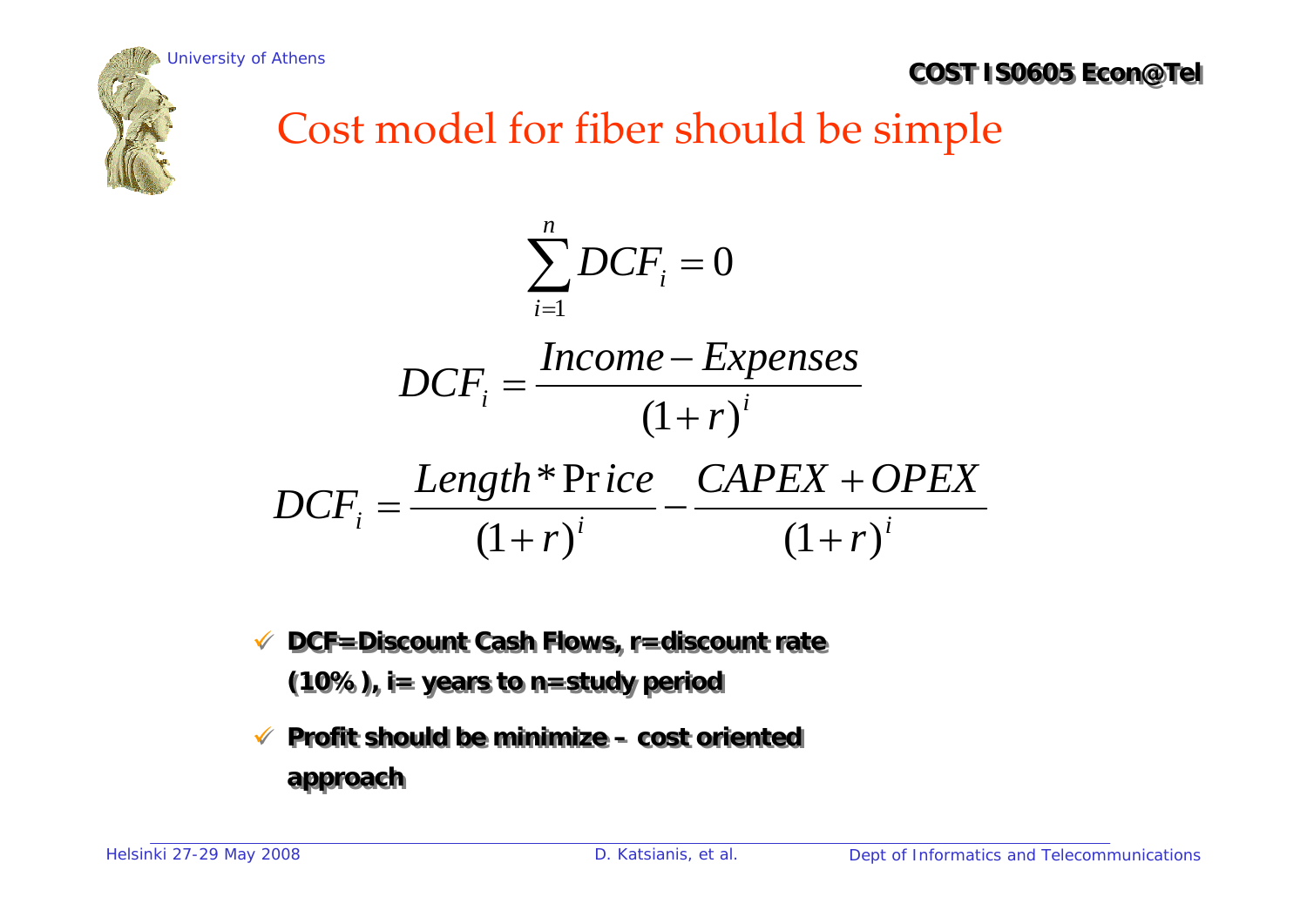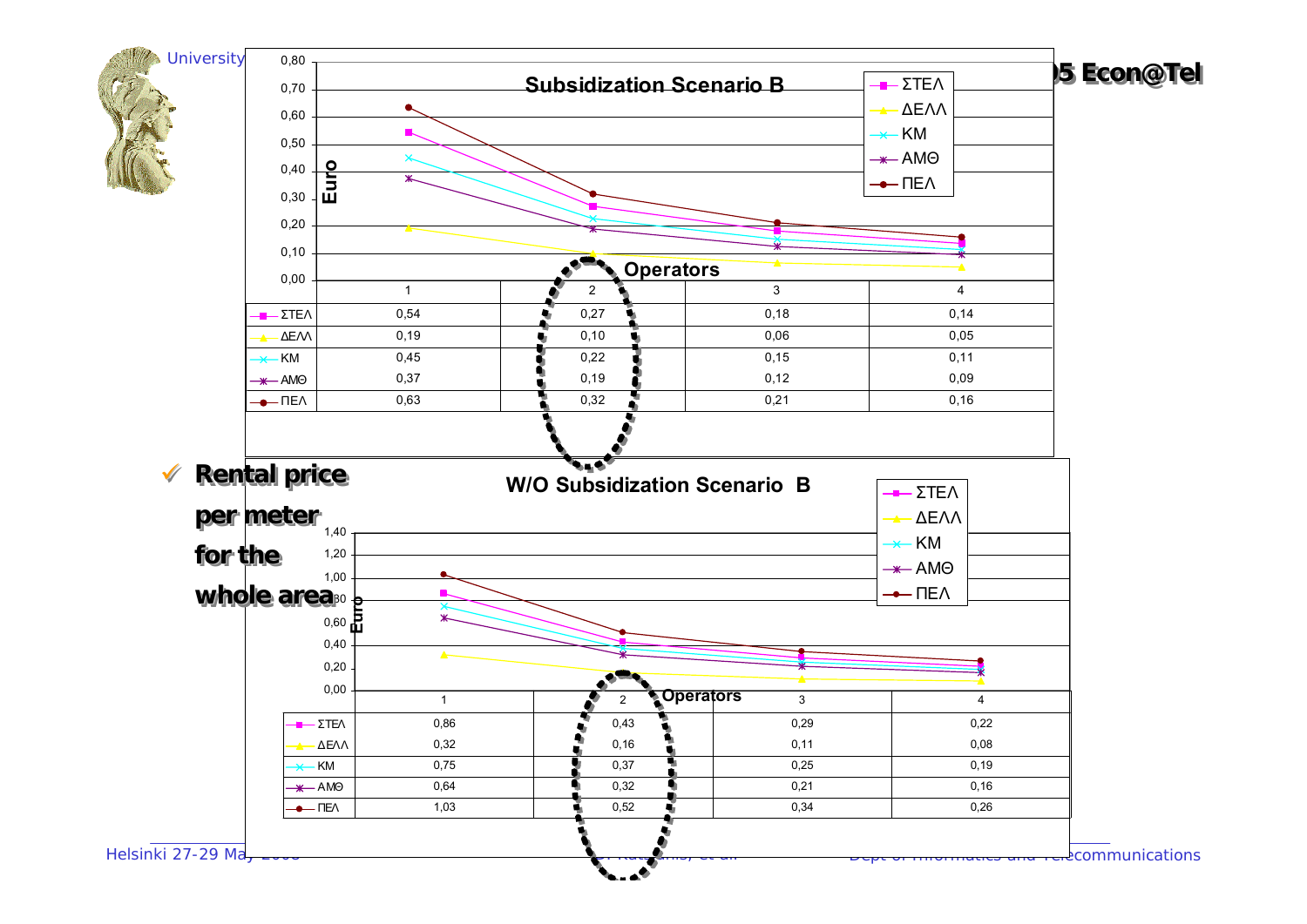

## Latest Results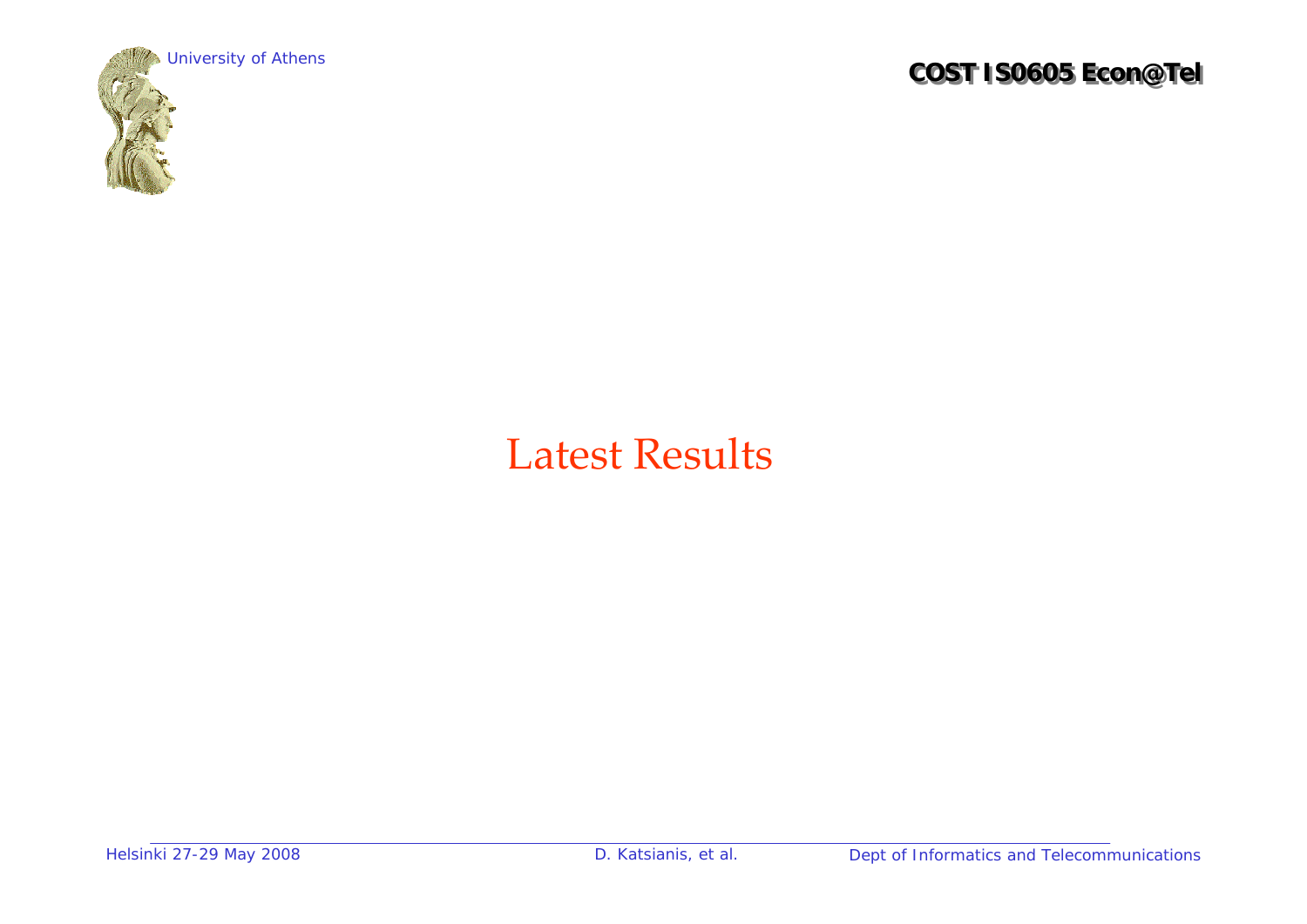

## Rental Cost

|            | <b>Revenue</b>  | 2008    | 2009    | 2010    | 2011    | 2012    | 2013    |
|------------|-----------------|---------|---------|---------|---------|---------|---------|
|            |                 |         |         |         |         |         |         |
|            |                 |         |         |         |         |         |         |
| Scenario B | Without funding | 224.095 | 558.926 | 833.744 | 833.744 | 833.744 | 833.744 |
| Scenario B | With funding    | 137.626 | 343.258 | 512.034 | 512.034 | 512.034 | 512.034 |

9 **Population aprox 200.000** 9 **Population aprox 200.000**

- 9 **Users 60.000 (100%)** 9 **Users 60.000 (100%)**
- $\checkmark$ **Network size 160 KM Network size 160 KM**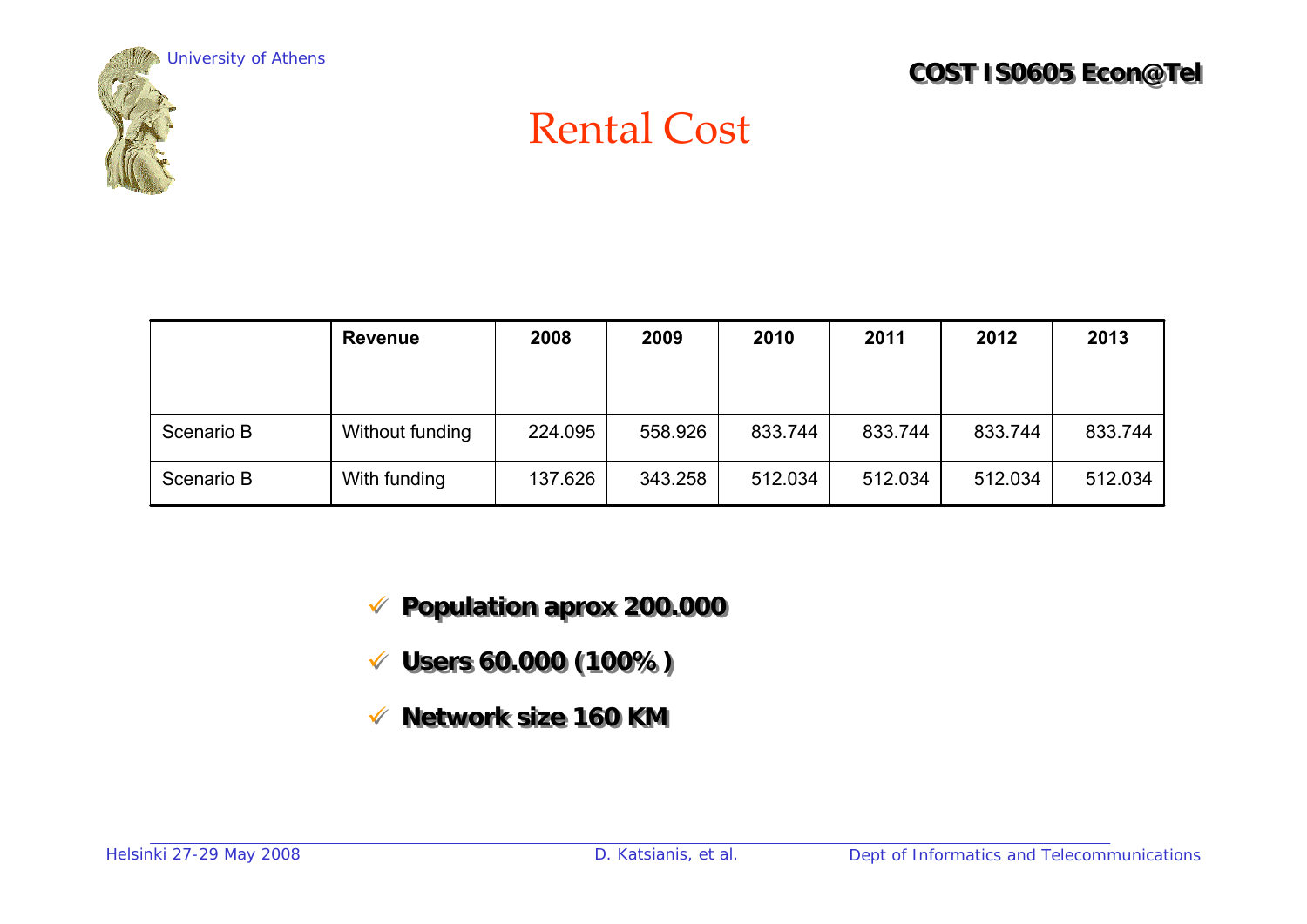

#### BC for Telcos Services and Assumptions

- Services
	- Basic, 24 Mbps double play, 33,5 incl VAT
	- Medium, 48 Mbps 3 Lines, 46,5 incl VAT)
- •National cost cost (OPEx~ 20%)
- •International (OPEx ~20%)
- •LLU (OPEx ~16%)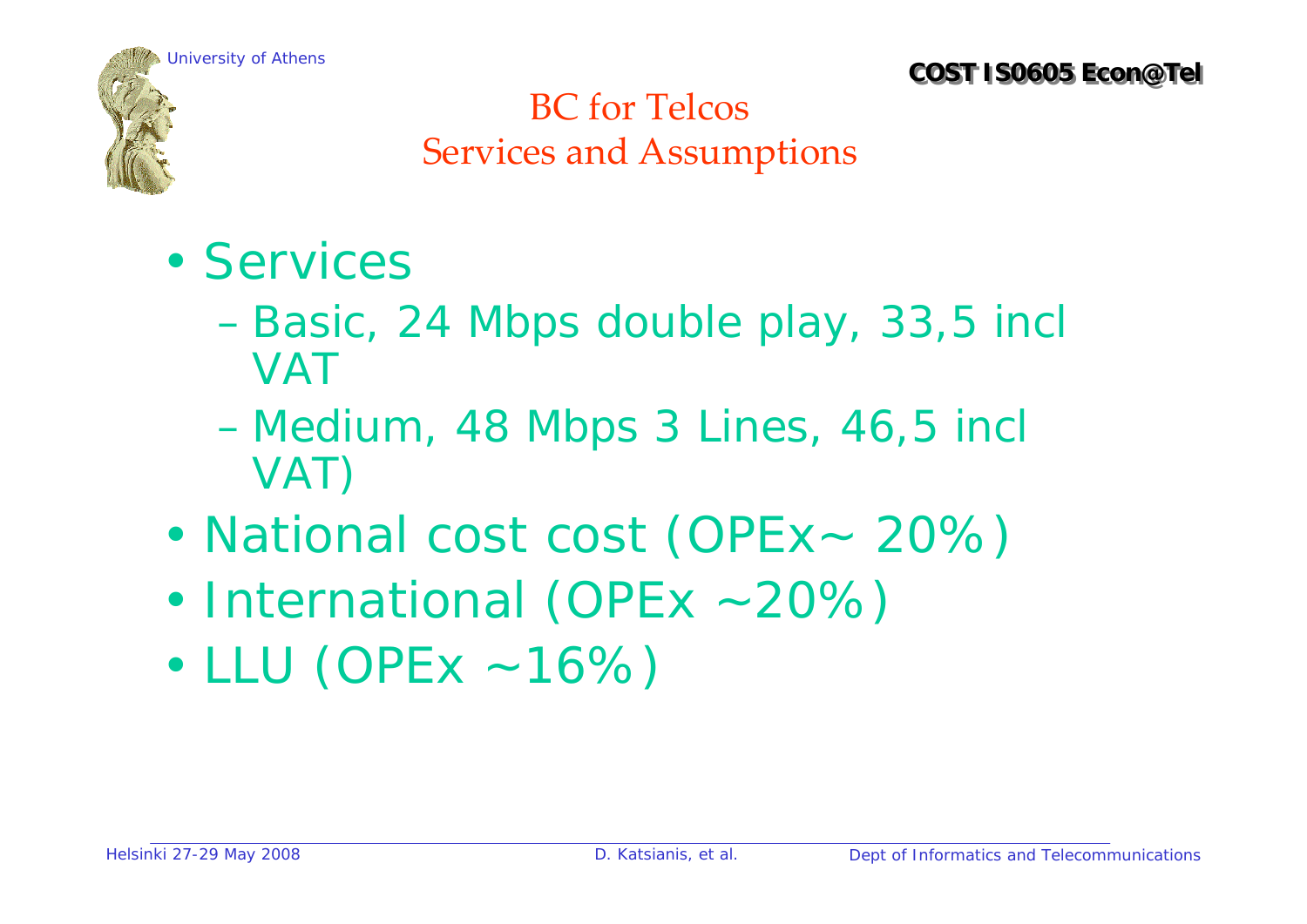## Technoeconomic Results FTTcurb (20% MS)

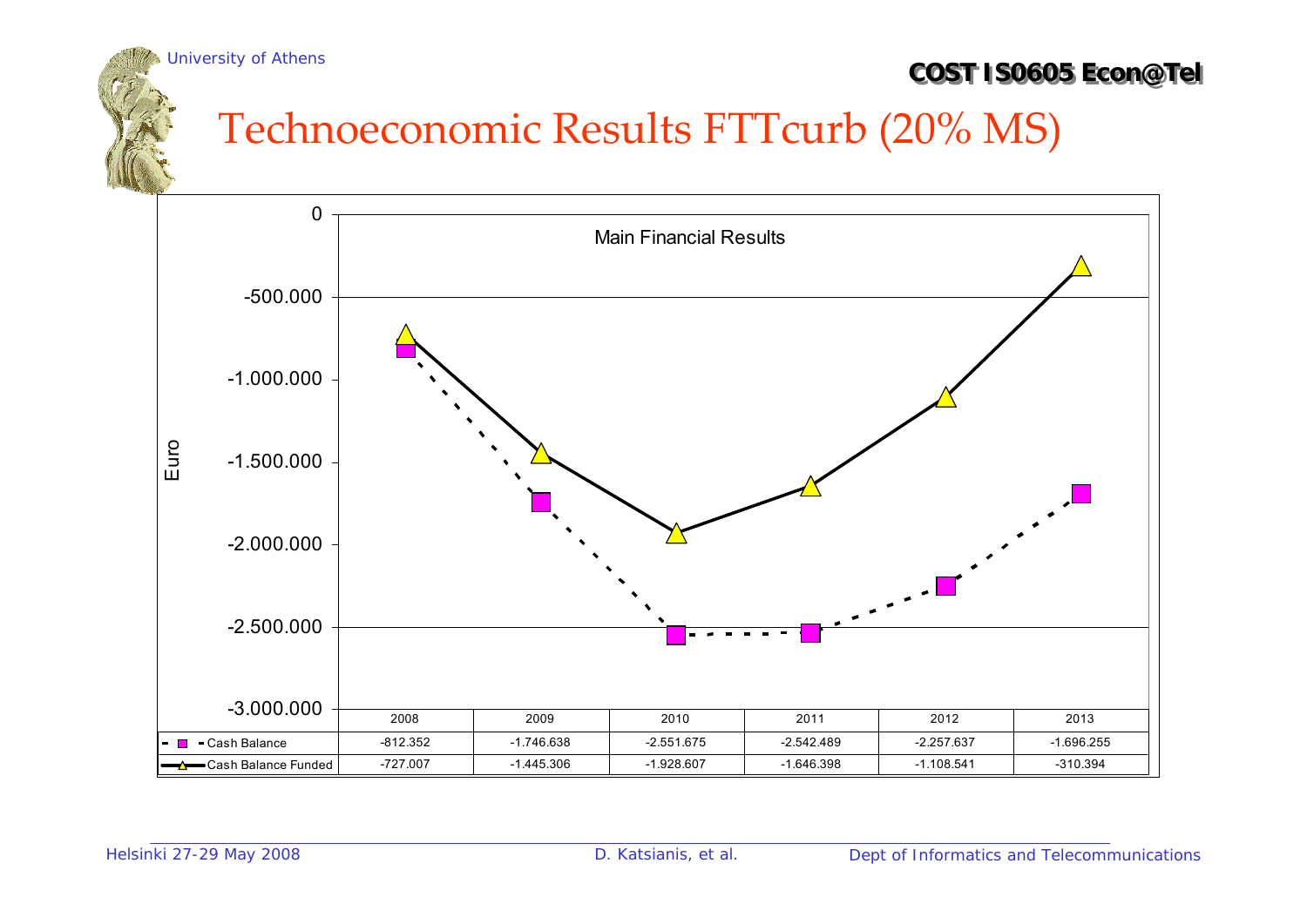## Cash Balance vs Number of Operators rent the infrastructure (funded) Selected Area



Helsinki 27-29 May 2008 D. Katsianis, et al. Dept of Informatics and Telecommunications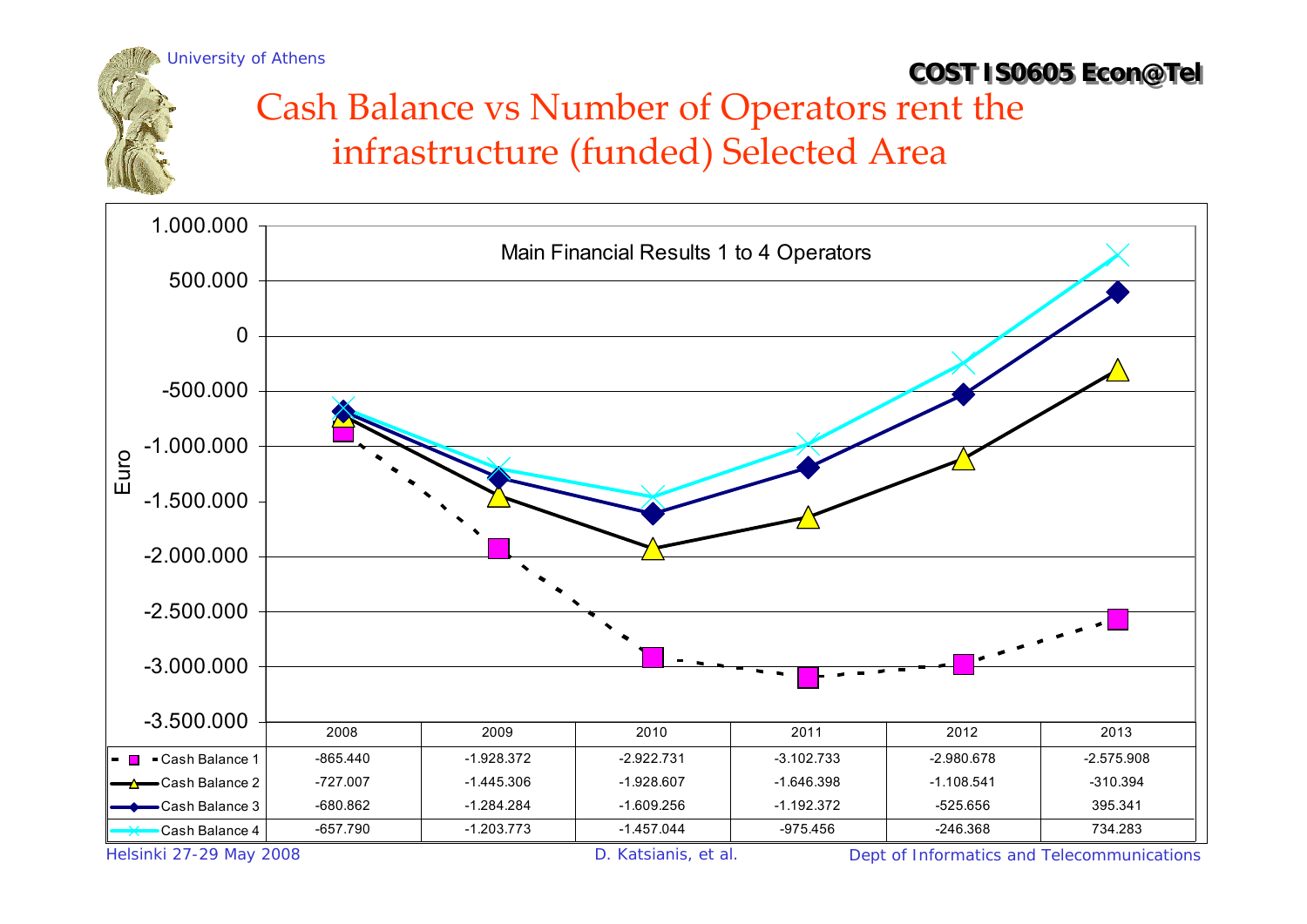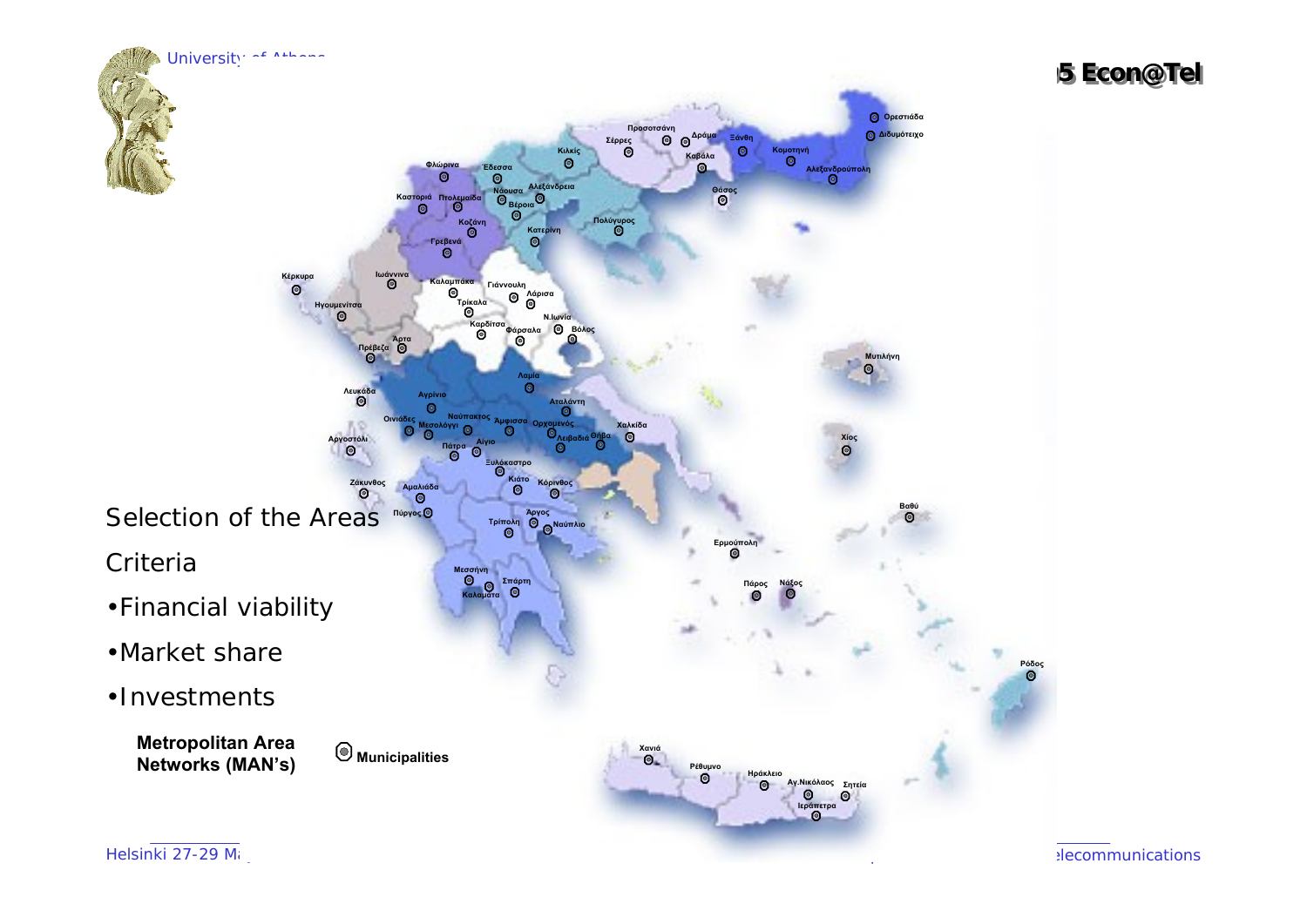



## Integration of Tariff Policy

- • MAN administrations in regions (8- 20 MANs) could:
	- Reduce rental cost for the Operators per KM per duct or fiber
	- Reduce administrations complexity
	- Increase the negotiation ability of Passive network owners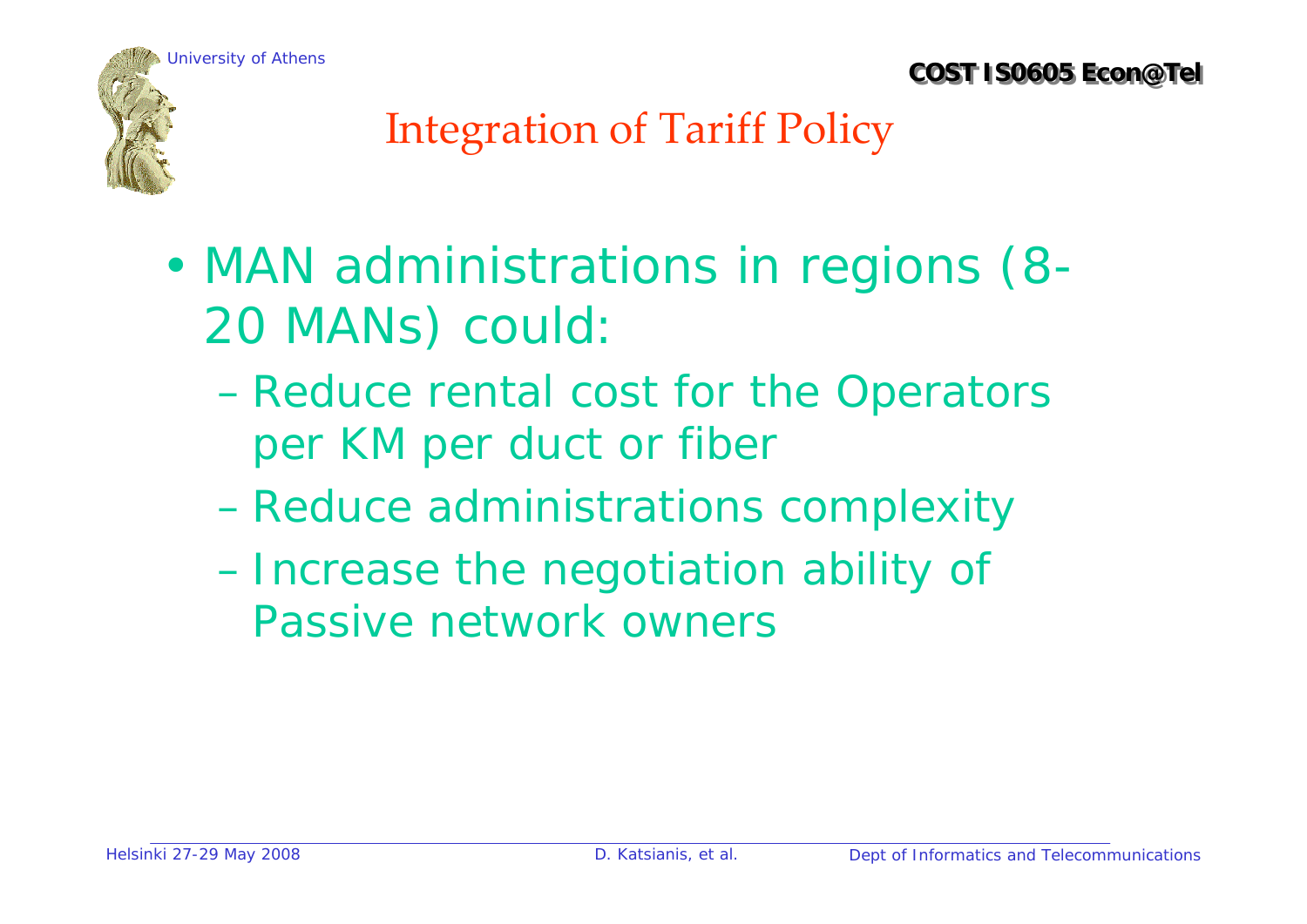



## Conclusions (Public MANs)

- • Private initiative in Active Layer (S3) is the most attractive scenario following by the Public Ownership-Outsource Administration (S1)
- Integration of MAN administration could reduce the yearly costs in collaboration with private schemes
- FTTB or FTTH is probably too expensive for the time being in Greece - Discussion to follow